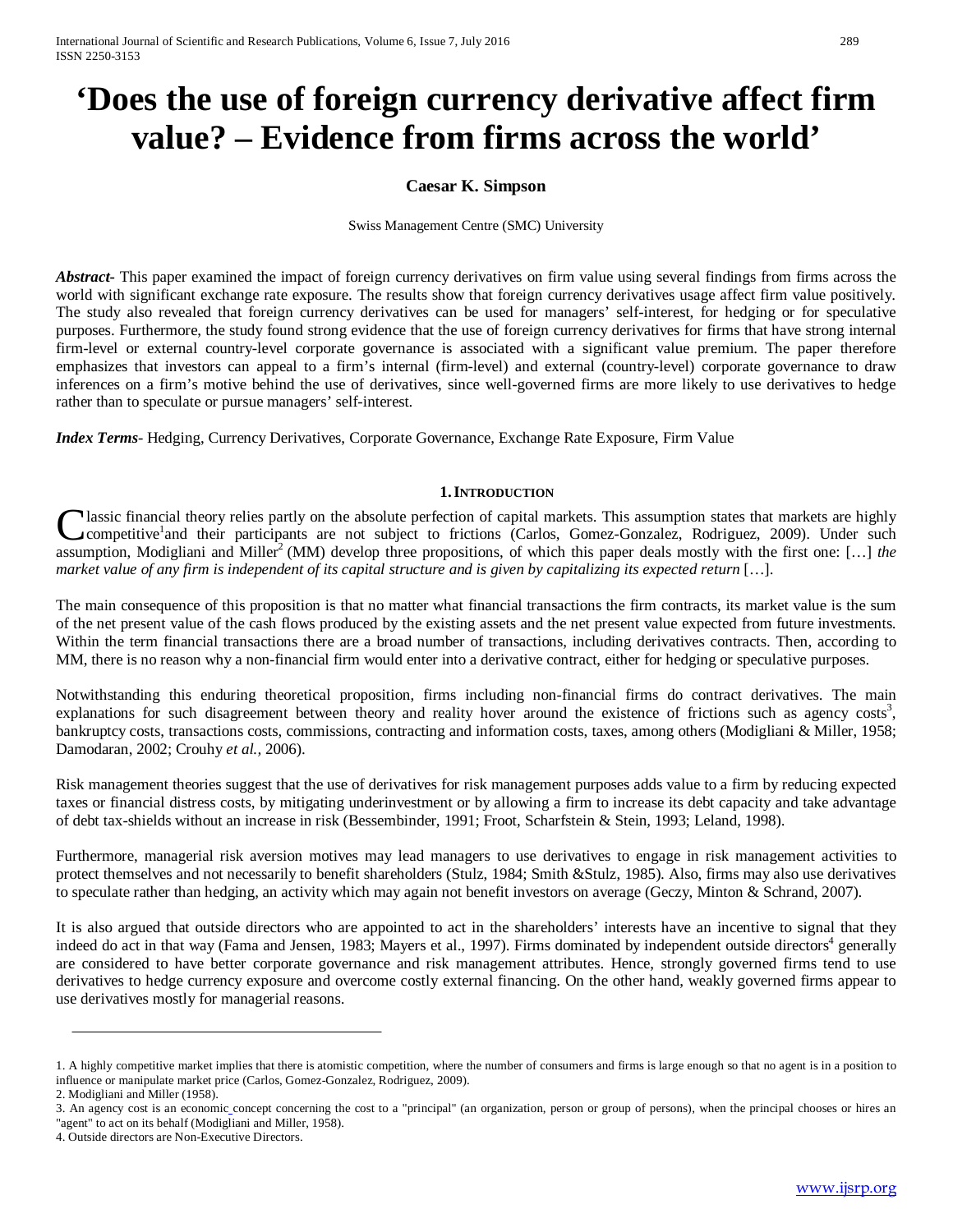A noteworthy volume of literature tests the effect and relationship between these variables; however most of the findings are still fairly mixed and inconclusive. It is against these backgrounds that the researcher wants to carry out a research on the topic: **'Does the use of foreign currency derivative affect firm value? – Evidence from firms across the world'** The research would examine: whether the use of derivatives impact firm value; whether firms use derivatives to hedge rather than to speculate or pursue managers' self-interest; and whether corporate governance impact on foreign currency derivatives usage. The paper is therefore designed to answer the following research questions:

- Do foreign currency derivatives affect firm value?
- Do firms use derivatives to hedge rather than to speculate or pursue managers' self-interest?
- Does corporate governance impact foreign currency derivative usage?

The rest of the paper is structured as follow: The next section is dedicated to a review of literature on risk management; financial theory and the rationale against risk management; hedging; currency hedging; and corporate governance. The third section covers findings. The fourth section covers discussion and analysis of findings. The last section concludes.

## **2.0 LITERATURE REVIEW**

## **2. 1. Risk management**

Risk management, as defined by Condamin *et al.* (2006), is a continuous process of making and carrying out decisions that will reduce to an acceptable level the impact or uncertainties of the exposures bearing on a firm. In order to reduce the impact or uncertainties of its exposure, the firm may choose to hedge using an on-balance-sheet strategy<sup>5</sup> or an off-balance-sheet strategy<sup>6</sup>. Given the authors' purpose, risk management and hedging will be treated indistinctly, meaning the acquisition of off-balance- sheet financial assets with the purpose of reducing the variance of the firm's payoffs (Smith &Stulz, 1985; Carlos, Gomez-Gonzalez, Rodriguez, 2009).

MM's and Sharpe's (1964) findings, despite being the foundations of modern capital structure theory and of modern pricing theory, rely on some unrealistic and questionable assumptions. As Aretz *et al.* (2007) concludes, in the presence of capital market imperfections, which consist of agency costs, transaction costs -such as bankruptcy and financial distress costs, and taxes, corporate risk management constitutes a means to enhance shareholder's value. Whether to hedge risk or not has been an issue since the beginning of risk management (Carlos, Gomez-Gonzalez, Rodriguez, 2009). Most of the foundations of financial theory conclude that under some assumptions financial risk management is vain. Not only those theoretical assumptions are clearly unrealistic, but the evidence shows that firms and investors do manage financial risk, and they devote a great amount of resources to do so (Carlos, Gomez-Gonzalez, Rodriguez, 2009).

# **2. 2. Financial theory and the rationale against risk management**

Modern capital structure theory began in 1958 with Modigliani and Miller's paper on the effects of capital structure on firm's value, which has been recognized as the most influential financial article ever written (Brigham & Houston, 1998). Their main finding relates to the irrelevance of the capital structure, namely the mix of debt and equity, for the firm's value. MM irrelevance of the capital structure (also known as MM's Proposition-I) relies on the following assumptions:

- Firms can issue only two types of securities: risk-free debt and equity;
- Financial markets are frictionless (there are no transaction costs);
- There is no corporate or personal taxation;
- Firms cannot go bankrupt;
- Information symmetry (insiders and outsiders have the same information);
- No agency costs (Quiry *et al.,* 2005).

According to MM, because investors can take debt just like any firm, in a perfect market they have no reason to pay a premium for firms doing something they can do at no cost by themselves. As Ross (1977) points out, the simplest proof of MM's argument is that if the leverage of a firm changes and decreases its value, then by purchasing the firm (or a proportion of it) and reissuing the value maximizing financial package on personal account (or as a reformed corporate structure), individuals could realize an arbitrage profit; since such profits are inconsistent with equilibrium, the value of the firm must be constant across all financial packages<sup>7</sup>.

The main intuition behind MM's is that the cost of capital of the debt-issuing firm is higher than the only-equity issuing firm because the shareholders of the former bear both operating risk and debt (financial) risk, whereas the shareholders of the latter incur operational risk only. This intuition is then formalized in MM's Proposition-II, which recognizes that by increasing the leverage,

<sup>5.</sup> On-balance-sheet strategy relates to changing the exposition of its balance sheet (e.g. relocating production facilities or matching the currency denomination of the assets and liabilities to avoid currency risk, also known as operational hedge) (Nance *et al.* (1993).

<sup>6.</sup> Off-balance-sheet strategy involves contracting instruments such as derivatives (Nance *et al.* (1993).

<sup>7.</sup>Nevertheless, due to i) higher interest rates for individual borrowing; ii) limitations on amount on debt that individuals can borrow from the market iii) transaction costs and iv) special tax provisions, individual borrowing is no substitute for corporate borrowing (Stiglitz, 1974).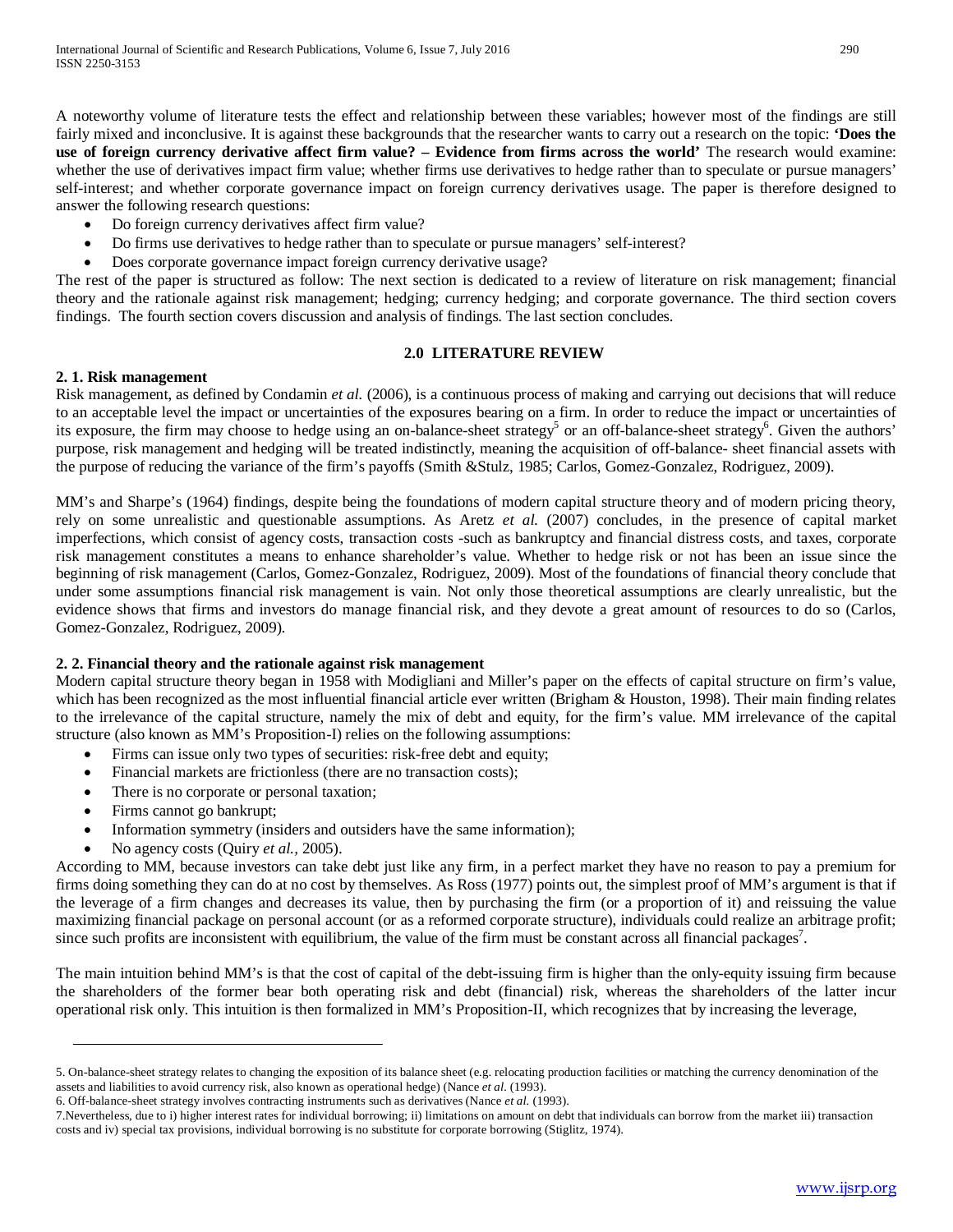the shareholder is charged with an increasing financial risk for which he will demand a premium; thus, under the perfect market assumptions, the rise in expected returns related to leverage<sup>8</sup> is cancelled out by the rise in risk, so shareholders' wealth is unaffected (Quiry *et al.* (2005).

As MM concludes, their findings also lay out the foundations for a theory of the valuation of firms and shares in a world of uncertainty. As a natural inference from MM's first proposition, the firm's market value results solely from the sum of the net present value of the cash flows produced by the existing assets and the net present value expected from future investments; therefore, the value of a firm cannot be changed merely by means of financial transactions (Crouhy *et al.,* 2006; Carlos, Gomez-Gonzalez, Rodriguez, 2009). According to MM and given that the definition of financial transactions<sup>9</sup> contains the derivatives concept, it can be inferred that the value of a firm cannot be changed by means of contracting such instruments.

# **2. 3 Hedging**

Hedging is a [risk management strategy](http://www.businessdictionary.com/definition/risk-management.html) used in limiting or offsetting [probability](http://www.businessdictionary.com/definition/probability.html) of [loss](http://www.businessdictionary.com/definition/capital-gain-loss-holding-period.html) from [fluctuations](http://www.businessdictionary.com/definition/fluctuation.html) in th[e prices](http://www.businessdictionary.com/definition/price.html) of [commodities,](http://www.businessdictionary.com/definition/commodity.html)  [currencies,](http://www.businessdictionary.com/definition/currency.html) or [securities.](http://www.businessdictionary.com/definition/securities.html) In effect, hedging is a [transfer of risk](http://www.businessdictionary.com/definition/risk-transfer.html) without [buying](http://www.businessdictionary.com/definition/buyer.html) [insurance policies](http://www.businessdictionary.com/definition/insurance-policy.html) (Allayannis, Lel, & Miller, 2011). Nowadays, almost all firms face various types of financial risk in exercising their daily activities; therefore corporate risk management becomes an important role in a firm's business strategy. According to the Modiglian & Miller (1958), under a perfect world in the absence of taxes, bankruptcy costs, and asymmetric information<sup>10</sup> etc., the value of a firm is unaffected by hedging policy as shareholders can hedge on their own by holding well-diversified portfolios, so firms should not hedge. For corporate hedging to increase firm value, market imperfections must exist. If a firm is exposed to economic risks in an imperfect environment, these exposures, if unhedged, can impose costs on the corporation (Modiglian & Miller, 1958).

Nevertheless, the number of firms using derivatives is increasing at a high speed (Graham & Rogers, 2000). Based on The International Swaps and Derivatives Association (ISDA) report, the notional value of outstanding Over-The Counter (OTC) derivative contracts<sup>11</sup> more than quadrupled from 1994 to 1999, increasing from \$11.3 to over \$50 trillion (Graham & Rogers, 2000). A series of corporate risk management theory identifies several market imperfections that can be costly. Smith and Stulz (1985) point out the incentives of corporate income tax, costs of financial distress and managerial risk aversion may contribute to the process of market value-maximization.

However, recent studies about whether hedging can increase the value of a firm are mixed. Smith and Stulz (1985) find that, by reducing the probability of bankruptcy, hedging can increase firm value and this effect is larger for firms with higher costs of financial distress. Bessembinder (1991) states that hedging by corporations can increase firm value by reducing agency costs and improving contracting terms.

On the other hand, Nguyen and Faff (2007), based on the 428 largest non-financial Australian firms listed on the Australian Stock Exchange over the 1999-2000 period, find that the use of derivatives in general, and the use of interest rate derivatives in particular, are negatively related to firm value, whilst currency and commodities derivatives have no discernable impact on firm value. Guay and Kothari (2003) asserts that the magnitude of the derivatives positions and the cash flows generated by hedging portfolios is economically small in relation to firm's typical risk exposures, thus unlikely to explain large changes in firm value.

# **2. 4 Currency Hedging**

Currency Hedging represents all measures taken to achieve protection towards existing exchange rate risks, which include the creation of positions that offset the effects of exchange rate changes on existing or expected exposures, and matching of exposures to minimize the effects, for security and risk avoidance (Shapiro, 2003). Currency risks for companies arise from its activities outside its currency's area. It is as a result of exchange rate fluctuations, exchange rate changes, creating uncertainty and potential losses (Pfennig, 1998; Hagelin, 2003). Currency exposure is the 'exchange rate and currency risk' that arise as a result of the financial activities of the business. The two basic concepts of quantifying exposure are translation exposure<sup>12</sup> and economic exposure<sup>13</sup> (Adler & Dumas, 1984; Froot, Scharfstein& Stein 1993). Transaction exposure originates from various types of a corporation's transactions requiring settlement in foreign currency during a specified time period.

9. Financial transaction refers to the creation, liquidation, or change in ownership of financial assets (Kaliski, 2001).

<sup>8.</sup> The amount of debt used to finance a firm's assets. A firm with significantly more debt than equity is considered to be highly leveraged (Quiry *et al.,* 2005).

<sup>10.</sup> A situation in which one party in a transaction has more or superior information compared to another. This often happens in transactions where the seller knows more than the buyer, although the reverse can happen as well (Modiglian& Miller, 1958).

<sup>11.</sup> Over-The Counter (OTC) derivative contracts are securities traded in some context other than on a formal exchange such as the NYSE, TSX, AMEX, etc. (Graham & Rogers, 2000).

<sup>12.</sup> Translation exposure results from the need to convert the financial statements of foreign subsidiaries from the foreign currency to the home currency of the corporation, for the purpose of reporting and consolidation (Shapiro, 2003).

<sup>13.</sup> Economic or operating exposure represents possible fluctuations of future cash flows in home currency that are caused by changes in the exchange rate, and thus measure risk and competitive edge of firm in the long run (Graham & Rogers, 2000).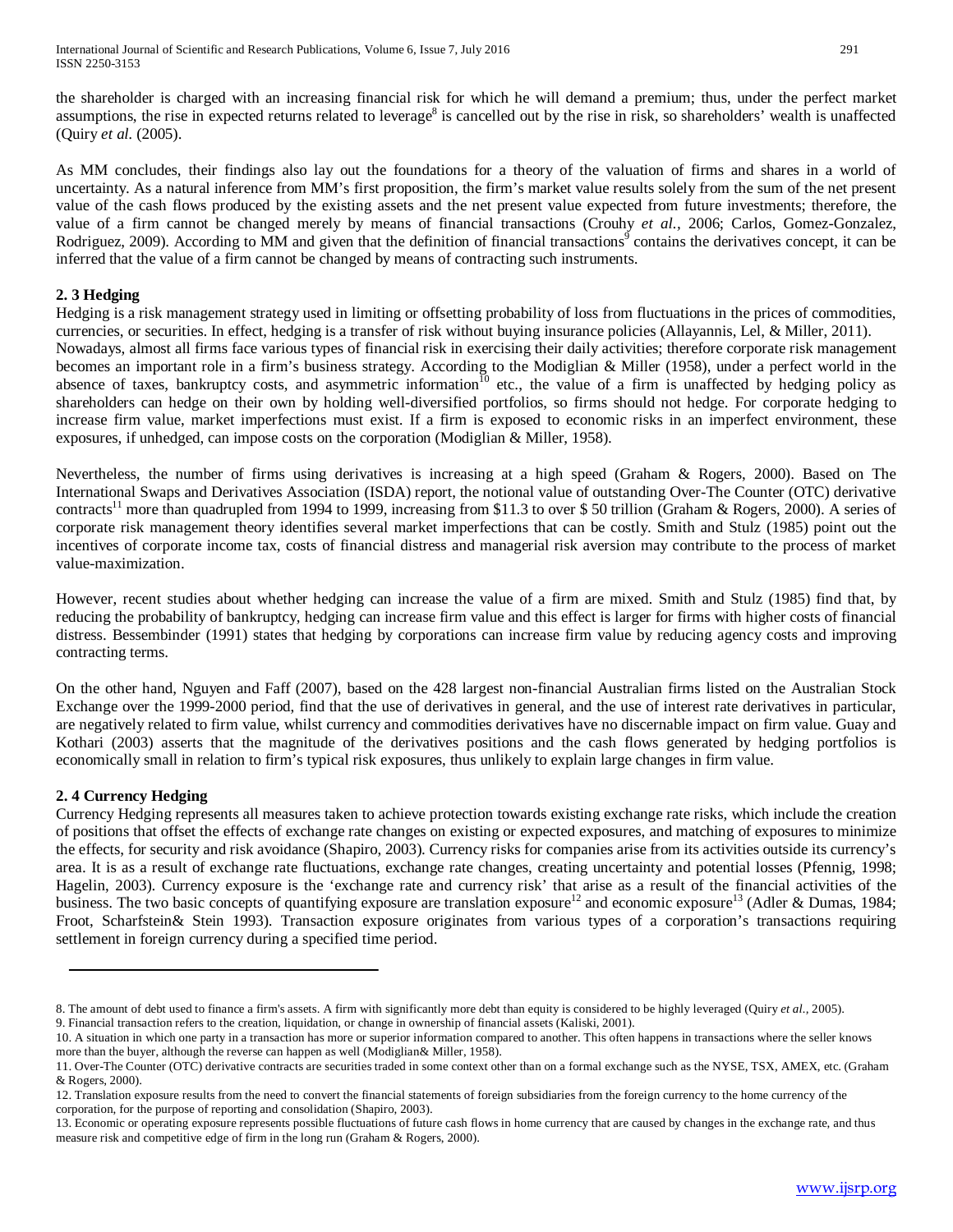Currency hedging with external instruments has become more popular in industrial companies in the last years (Gebhardt & Rub, 1999). Derivatives like forwards, futures, swaps, vanilla and exotic options offer a wide variety of possible strategies to hedge against transaction risks (Rudolph & Schäfer, 2005). Hedging is used to reduce financial distress and avoid underinvestment, to reduce expected tax costs and to alleviate the manager's personal risk exposure.

Dufey and Srinivasulu (1983) suggest that hedging cannot create shareholder value. The Modigliani and Miller (1958, 1961) propositions discussed that with a firm's investment policy, with no taxes and no contracting costs; its financial policy does not affect its current market value. Bust since corporate risk management can be seen as a financing policy, it cannot contribute to firm value creation according to the M&M proposition (Mayers& Smith, 1982; Culp et al., 1994; Smith, 1995; Stulz, 2000; 1996; Bartram, 2002). Jin and Jorion (2006), based on 119 US oil and gas producers from 1998 to 2001, verify that hedging reduces the firm's stock price sensitivity to oil and gas prices, but finds no evidence of effect on firm's market value.

On the contrary, Smith and Stulz (1985), Smith et al., (1990), Graham and Rogers (2002), and Stulz (2001) discussed the theory of hedging of value maximising firms, that for hedging to affect firm value, it must do so through changes in tax liabilities, stakeholder contracting costs, or through relations between the choice of financial policy and future investment decisions. Mayers and Smith (1982) and Smith and Stulz (1985) showed that hedging reduces deadweight costs of financial distress. Also, when firms face a convex tax<sup>14</sup> function, it helps reduce expected taxes. Bankruptcy risk reduction can reduce expected cost to creditors or enhance the price of services to risk averse stakeholders such as insurance policyholders (Hagelin, 2003). Agency problems between shareholders and creditors that are caused by underinvestment<sup>15</sup>and asset substitution problems can be alleviated by risk reduction (Mayers& Smith (1982). Similarly, Allayannis and Weston (2001) found that the use of foreign currency derivatives by US non-financial firms generate a positive hedging premium of 4.87% increase in firm value. Their study is supported by Graham and Rogers (2002) and Hagelin (2003) who also found that there is a significant positive relationship between the usage of currency derivatives and firm value.

It is therefore apparent that the empirical evidences on whether currency derivatives usage affect firm value or not are mixed. It is in light of these mixed findings that the researcher wants to carry out this research to throw more light on the subject matter.

# **2.5 Corporate Governance**

The Organisation for Economic Co-operation and Development (OECD) Principles of Corporate Governance states that: *"Corporate governance involves a set of relationships between a company's management, its board, its shareholders and other stakeholders. Corporate governance also provides the structure through which the objectives of the company are set, and the means of attaining those objectives and monitoring performance are determined*" (OECD, 2004). Shareholders hire managers to create value for the firm. In exchange, managers demand compensation. Nevertheless, managers have some incentives of their own, which may not match those of the shareholders (Carlos, Gomez-Gonzalez, Rodriguez, 2009).

Firstly, it should be acknowledged that shareholders have the opportunity to easily mitigate their idiosyncratic risk via portfolio diversification, whilst managers, due to their extensive exposure to the firm's idiosyncratic risk<sup>16</sup> and their competitive disadvantage to diversify, will prefer to reduce their risk exposure at the firm level; thus, some managerial decisions within the firm may be of the interest of the manager, but not of the shareholder. As a result, some managerial decisions –such as the engagement in conglomerate mergers<sup>17</sup>, acquisitions or suboptimal debt levels- benefit managers, as they lower the risk exposure of their wealth positions, while they are not value maximizing for the firm and not beneficial for the shareholders. The agency costs resulting from this type of managerial behaviour, which decrease firm value, may be reduced via hedging. As presented by Aretz *et al.* (2007), corporate risk management reduces the variability in the firm value and costs resulting from this type of managerial behaviour, which decrease firm value, may be reduced via hedging. Also, Aretz *et al.* (2007) assert that corporate risk management reduces the variability in the firm value and thus accommodates the risk aversion of undiversified managers who have now fewer incentives to engage in non-value maximizing decisions.

Secondly, manager's compensation schemes may create incentives for incurring in underinvestment problems or taking decisions which are not value maximizing for the firm and shareholders. As pointed out by Smith and Stulz (1985), if managers' compensation is a concave (or not too convex) function of firm value, they will have incentives to reduce variance<sup>18</sup>, thus creating incentives for rejecting variance-increasing positive net present value projects.

<sup>14.</sup> Convex tax function is a [progressive tax](http://www.businessdictionary.com/definition/progressive-tax.html) in which a [company's](http://www.businessdictionary.com/definition/company.html) [average](http://www.businessdictionary.com/definition/average.html) [effective tax rate](http://www.businessdictionary.com/definition/effective-tax-rate.html) increases a[s pre-tax income](http://www.businessdictionary.com/definition/pre-tax-income.html) rises. The function (schedule) indicates that the [tax rate](http://www.businessdictionary.com/definition/tax-rate.html) will always increase for some [types](http://www.businessdictionary.com/definition/type.html) o[f income,](http://www.businessdictionary.com/definition/income.html) but will never decrease with rising income (Hagelin, 2003).

<sup>15.</sup> Underinvestment is an agency problem where a company refuses to invest in low-risk assets, in order to maximize their wealth at the cost of the debt holders

<sup>(</sup>Rudolph &Schäfer, 2005).

<sup>16.</sup> Managers' idiosyncratic risk arises from through the tied relationship between them and the firm, which is manifested in managers' proportion of wealth invested in the firm, years worked for the firm, specific asset expertise, reputation, awards, promotions, etc. (May, 1995; Bartram, 2000)

<sup>17.</sup> A merger between firms that are involved in totally unrelated business activities. There are two types of conglomerate mergers: pure and mixed. Pure conglomerate mergers involve firms with nothing in common, while mixed conglomerate mergers involve firms that are looking for product extensions or market extensions (Aretz *et al.,* 2007)

<sup>18.</sup> This is also a consequence of Jensen's inequality (Smith &Stulz, 1985).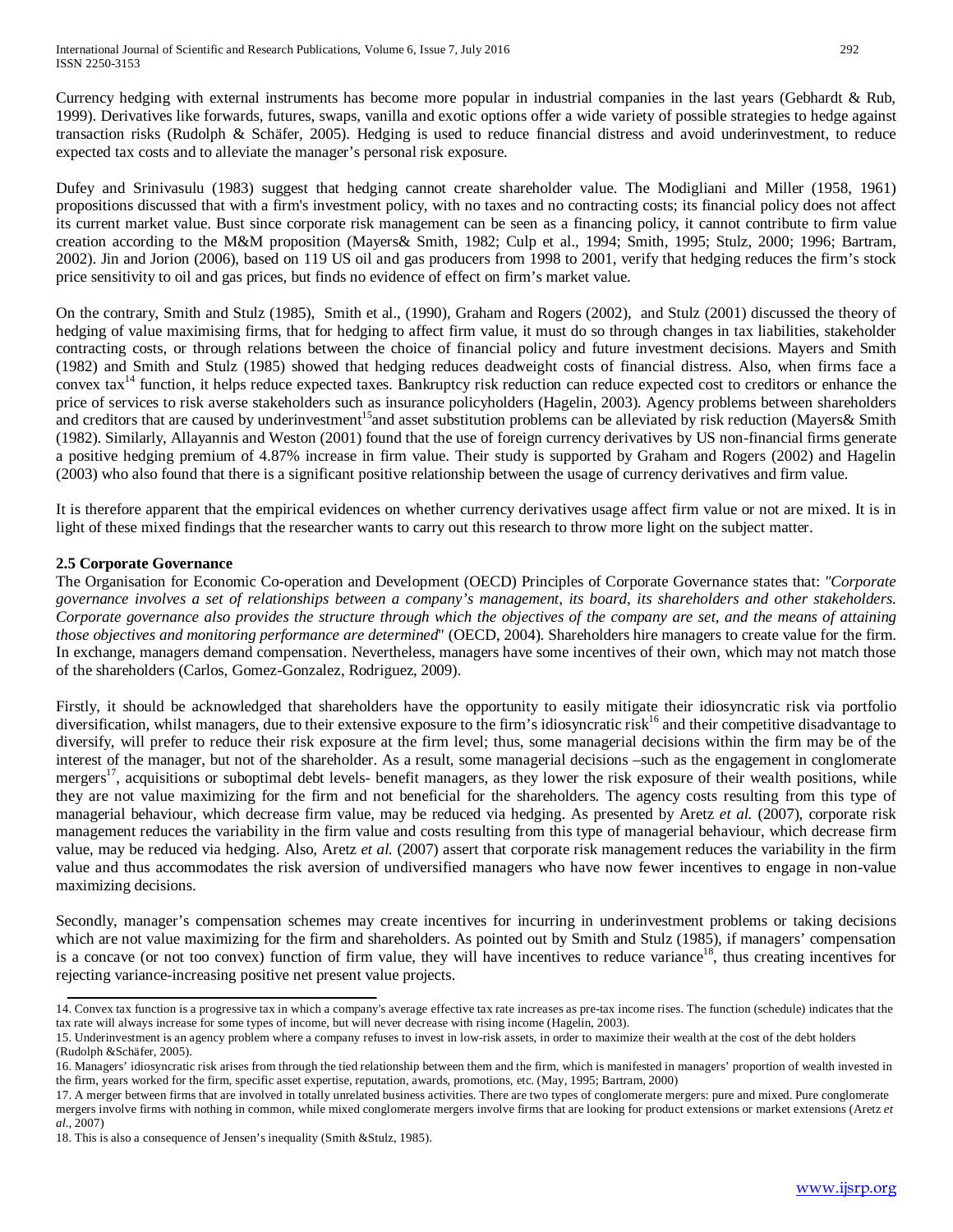To avoid this behaviour from managers, if hedging costs are negligible<sup>19</sup>, shareholders may let managers hedge as this increases incentives to take variance-increasing positive net present value projects; in the other hand, if hedging is prohibited, managers will focus more on non-priced risks (Smith &Stulz, 1985).

#### **3.0 FINDINGS**

# **3.1 Do foreign currency derivatives affect firm value?**

Graham and Rogers (1999), based on a March-December 1995 survey comprising 3,232 firms, found that hedging conveys a greater debt capacity, which results in higher firm value via a higher tax shield. For the average firm, interest rate hedging results in an increased debt ratio by 2.85%, which increases firm value by 1.4%; currency hedging results in an increased debt ratio by 6.87% and firm value by 2.1%.

Allayannis and Weston (2001) found evidence consistent with the hypothesis that hedging increases firm value. Based on a 720 nonfinancial US firms sampled from 1990-1995, they found that, on average, firms that face currency risk and use currency derivatives have a 4.87% hedging premium, regardless of the foreign exchange behaviour. Moreover, they found that firms that begin a hedging policy experience an increase in value above those firms that choose to remain unhedged, and that firms that quit hedging experience a decrease in value relative to those firms that choose to remain hedged. Carter *et al.* (2002) based on a sample of 26 US airlines during 1994-2000, found evidence of the existence of a 12-16% hedging premium and of a positive relation between changes in hedging and changes in firm value. They concluded that this premium results from the firm's ability to mitigate the underinvestment problem and the expected costs of financial distress. Particularly, Carter *et al.* found that the premium is due to i) the opportunity to buy underpriced assets from distressed<sup>20</sup> airlines during periods of high jet fuel prices; ii) avoiding the possibility of selling assets at below-market values during periods of high jet fuel prices; and iii) from the ability to meet previously contracted purchase commitments during periods of high jet fuel prices.

Lookman (2004), based on a sample of 125 oil and gas exploring and producing firms from 1999-2000, tests whether commodity price hedging creates value or not. The author differentiates between firms which bear commodity risk as their primary risk (undiversified firms<sup>21</sup>) and firms that are diversified and, therefore, bear commodity risk as secondary. The author found a 15% hedging discount for undiversified firms, and a 30% positive hedging premium for diversified firms. Bartram et al. (2009), based on a survey comprising 6,888 non-financial firms from 47 different countries, find strong evidence that the use of financial derivatives reduces both total risk and systematic risk. Currency derivative use is associated with a positive value premium, although statistically weak and sensitive to endogeneity and omitted variable concerns. Controlling for firms' likelihood to hedge, the authors find that hedging firms have 10% to 25% lower cash-flow volatility, 3% to 10% lower standard deviation of returns, 6% to 22% lower sensitivity to market returns (i.e. lower market beta), and 1% to 7% value premium.

Carlos, Gomez-Gonzalez and Rodriguez (2009) focused on non-financial firms and the local's most liquid derivatives market, and find that for a panel of eight large Colombian corporations the growth rate of Tobin´s Q depends significantly on firm´s size and hedging. Their results suggest that, after controlling for relevant financial variables such as firm´s profitability and leverage, and other variables such as firm´s age, an increase in foreign currency derivatives leads to a higher growth in the firm´s value. Finally, Allayannis, Lel, & Miller (2011) gathered a sample of 1,546 firms - a year observations, from thirty-nine countries, an unbalanced panel set of 372 foreign firms that are cross-listed on a major U.S. exchange (e.g. level II and level III ADRs<sup>22</sup>) between 1990 and 1999 and found a positive and significant association between a firm's use of currency derivatives and value for the sample of firms with exposure. They avow that on average, the use of foreign currency derivatives for foreign firms with exchange-rate exposure adds value. "The magnitude of the premium is 10.7% in the baseline  $OLS^{23}$  specification though it can be higher in some of the other specifications that we employ" (Allayannis, Lel, & Miller, 2011).

# **3.2 Do firms use derivatives to hedge rather than to speculate or pursue managers' self-interest?**

Muller and Verschoor (2005) determined why individual firms use foreign currency derivative. The sample period covers the period January 2002 to October 2004. By a thorough analysis of 471 European non-financial firms, they found strong evidence in favour of the existence of economies of scale in hedging and show that European firms engage in currency derivative for hedging purposes. Their finding is consistent with previous studies (Allayanis *et al.* 2007; Allayannis, Lel, & Miller**,** 2011).

<sup>19</sup> If hedging is costly, shareholders may also design compensations schemes that reduce the concavity of manager's wealth as a function of firm value. This can be accomplished by including firm's stock options to the remuneration; the more option-like features in a firm's compensation plan, the less the firm is expected to hedge (Smith and Stulz, 1985).

<sup>20.</sup> A condition where a company cannot meet or has difficulty paying off its financial obligations to its creditors (Carter *et al.,* 2002).

<sup>21.</sup> Firms that derive at least 80% of their revenues from exploration and production (Lookman, 2004).

<sup>22.</sup> American Depository Receipts (ADRs) are certificates which represent the stocks of a foreign company, but are listed on American stock exchanges or over-thecounter, and all transactions are in U.S. dollars, and all communications are in English.

<sup>23.</sup> Ordinary least squares (OLS) is a method for estimating the unknown parameters in a [linear regression mode.](http://en.wikipedia.org/wiki/Linear_regression_model)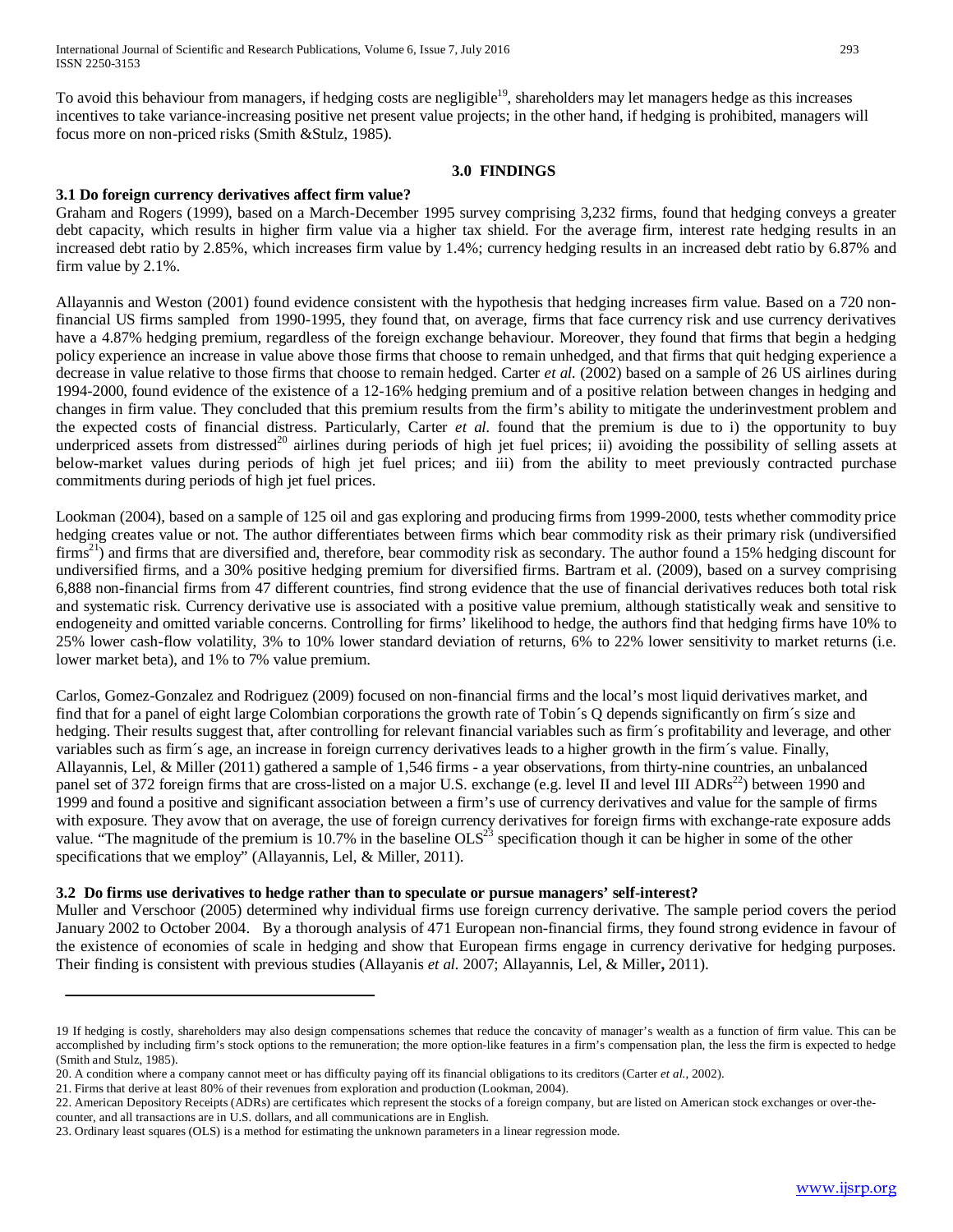Kapitsinas (2008) presents evidence on the use of derivative contracts in the risk management process of Greek non-financial firms and its potential impact on firm value. A sample of 81 Greek non-financial firms with exposure to financial risks that are listed in the Athens Stock Exchange revealed that the firms engaged in foreign currency derivatives for hedging purposes. Not only foreign currency derivatives, but also the use of interest rate derivatives in particular for hedging. Chernenko and Faulkender (2011) used a sample of 1,854 firms for up to ten years from non-financial firms in Compustat'sExecuComp data set from 1993-2003; found that firms hedged to reduce their need to access external capital markets to fund investment opportunities. This is consistent with Froot, Scharfstein and Stein (1993). Chernenko and Faulkender's (2011) cross-sectional results also showed that firms with more highpowered compensation structures engage in more speculation, consistent with the survey evidence documented in Geczy, Minton, and Schrand (2007).

According to of Global Derivatives Study Group (1993), out of a group of thirty companies 69% use derivatives to hedge foreign exchange rate transaction exposures; 33% foreign exchange translation exposures; 87% interest rate exposure; and 11% commodity price exposure. Bodnar and Gebhardt (1999) also found out that 95.9% German firms use derivatives primarily to manage foreign exchange rate risk and 88.8% interest rate risk, while only about 40% use these instruments to manage commodity price risk. DeMarzo & Duffie (1995) study the determinants of corporate hedging practices in the REIT<sup>24</sup> industry between 1999 and 2001. They found a positive significant relation between hedging and financial leverage, indicating the financial distress costs motive for using derivatives in the REIT industry. Using estimates of the Black–Scholes sensitivity of CEO's stock option portfolios to stock return volatility and the sensitivity of CEO's stock and stock option portfolios to stock price, they found evidence to support managerial risk aversion motive for corporate hedging in the REIT industry. Their results indicate that CEO's cash compensation and the CEO's wealth sensitivity to stock return volatility are significant determinants of derivative use in REITs.

Bartram, (2000) study revealed that 44% of non-financial firms under study still concentrate on accounting exposure, and 43% use derivatives for taking a view, i.e. speculating, in order to reduce funding costs. On the other hand, the most important objective of the hedging strategy consists of 67% of minimizing fluctuations in cash flow, while reducing the volatility of accounting earnings or protecting the appearance of the balance sheet are predominant only for 28% and 5%, respectively. Bartram (2000) in furtherance found that good managers that are interested in protecting their reputation had a strong incentive to communicate their skills by hedging effectively; on the contrary, less qualified managers did not tempt to make a correct assessment of their performance difficult. Using a sample of firms from 34 countries over the period 1990 to 1999, Lel (2006) found that firms with strong governance use currency derivatives for value-maximizing reasons as established by theory. On the other hand, firms with weak governance use such derivatives mostly for managerial self-interests and selective hedging (speculation).

# **3.3 Does corporate governance impact foreign currency derivative usage?**

Allayanis et al. (2007), using a 39 countries database between 1990 and 1999<sup>25</sup>, find that the foreign exchange hedging premium is statistically significant and economically large for firms with strong corporate governance, and positive but insignificant for firms with weak governance. The authors find that on average there is a 14.5% hedging premium for firms with foreign currency exposure. Using a sample of firms from 34 countries over the period 1990 to 1999, Lel (2006) found that firms with strong governance use currency derivatives for value-maximizing reasons as established by theory. On the other hand, firms with weak governance use such derivatives mostly for managerial self-interests and selective hedging. These results are robust to using a sample of U.S. firms, the use of foreign denominated debt as an alternative strategy to hedge currency risk, selection bias, and a possible endogeneity<sup>26</sup> between hedging policies, corporate governance, and other financial policies. Generally, the results serve as the primarily comprehensive evidence on the impact of corporate governance on why firms use derivatives and consequently why they hedge.

Allayannis, Lel, & Miller(2011) gathered a sample of 1,546 firms - a year observations, from thirty-nine countries, an unbalanced panel set of 372 foreign firms that are cross-listed on a major U.S. exchange (e.g. level II and level III ADRs) between 1990 and 1999and examined the value implications of their use of derivatives conditional on corporate governance. They found that firms with strong corporate governance (both at the firm- and country-level) are rewarded with a premium for the use of foreign currency derivatives. The use of derivatives by firms with weak corporate governance does not carry a significant premium but they did not find this activity to be value-destroying either. Lel (2009) examines the impact of the strength of corporate governance on firms' use of currency derivatives. Using a sample of firms from 30 countries over the period 1990 to 1999, the author found that strongly governed firms tend to use derivatives to hedge currency exposure and overcome costly external financing. On the other hand, weakly governed firms appear to use derivatives mostly for managerial reasons. Overall, the results serve as a comprehensive evidence of the impact of firm- and country-level corporate governance on firms' use of derivatives.

<sup>24.</sup> A Real Estate Investment Trust (REIT) is a company that owns, and in most cases, operates income-producing real estate. REITs own many types of commercial real estate, ranging from office and apartment buildings to warehouses, hospitals, shopping centres, hotels and even timberlands.

<sup>25.</sup> The authors measure value based on exchange-traded ADRs, which provides advantages such as their local liquidity and homogeneous accounting and reporting standards.

<sup>26.</sup> Endogeneity - [correlation](http://en.wikipedia.org/wiki/Correlation) between the hedging policies, corporate governance, and other financial policies.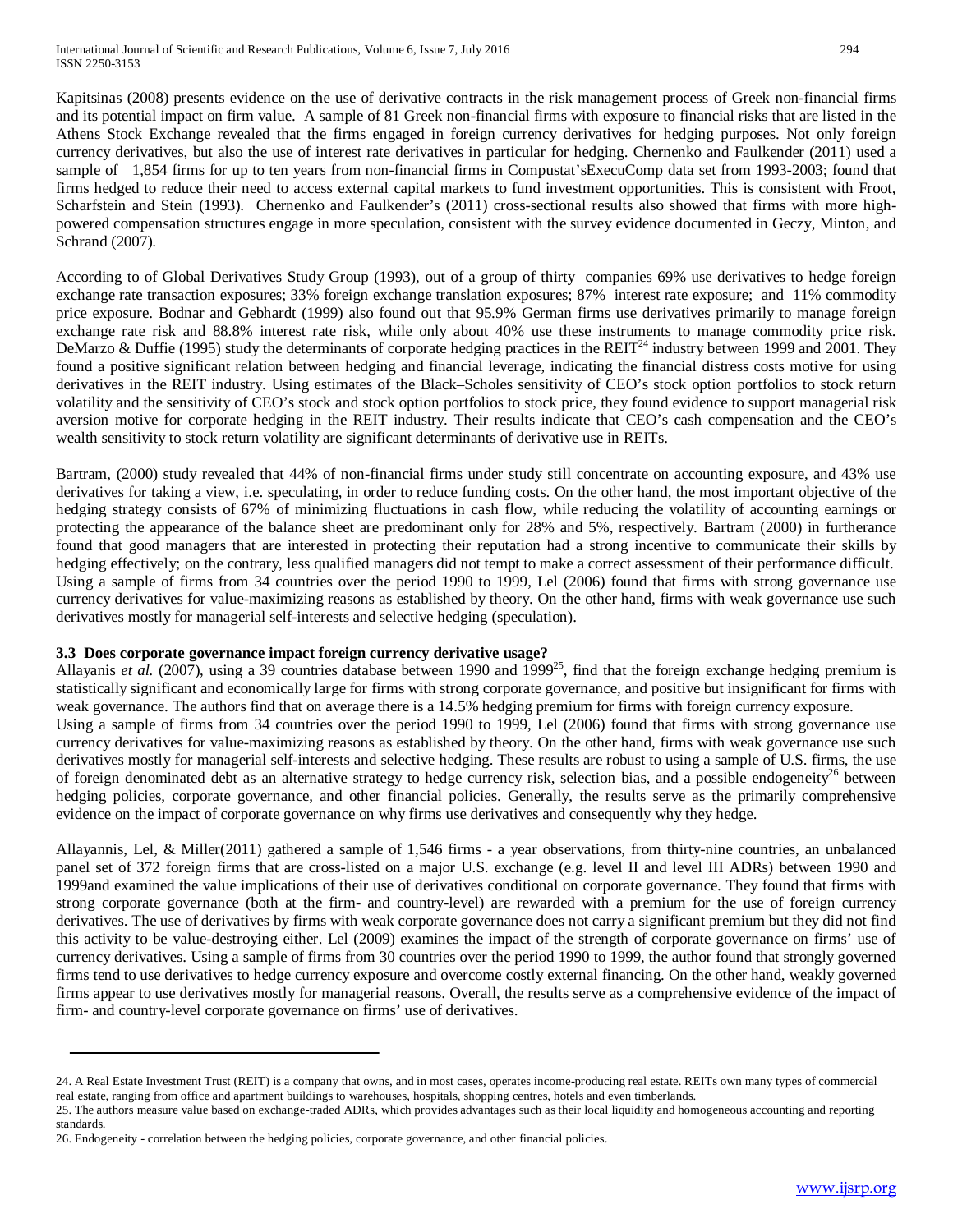Allayannis, Lel, & Miller (2011) examined how the interaction of firm-specific internal corporate governance and country-specific external governance impacts the value of currency derivatives usage. They found that the relation between the use of foreign currency derivatives and firm value is more pronounced when both the internal firm level governance and the external country level governance are strong. This evidence is consistent with earlier evidence by Doidge, Karolyi, and Stulz (2007) and Bergman and Nicolaievsky (2007) who document a complementary relationship between firm-level and country-level investor protections.

## **4.0 DISCUSSION AND ANALYSIS OF FINDINGS**

To assess the effect of the use of currency derivatives on firm value, many of the authors (Allayannis, Lel, & Miller2011; Carlos, Gomez-Gonzalez &Rodriguez, 2009; Graham & Rogers, 1999; Allayannis& Weston, 2001; Bartram et al., 2009; Lookman, 2004; Carter *et al.,* 2002, among others) found statistically significant evidence that foreign currency derivatives positively affect firm value. Varied statistical formulae were employed by these authors, including: maximum likelihood estimation $27$ , pooled time-series crosssection regression, correlation, Tobin's  $q^{28}$ among others in arriving at this conclusion. This finding is consistent with earlier theories that suggest that hedging activities could be value-increasing (Stulz, 1984; Smith &Stulz, 1985; DeMarzo & Duffie, 1995; Froot *et al.*, 1993; Nance *et al.,* 1993; Mian, 1996; Tufano, 1996; Geczy *et al.,* 1997; among others). The result is a major shift from the classical Modigliani and Miller (1958) paradigm that postulates that the financial risk management activities of a company are irrelevant to shareholder wealth since shareholders have access to the same risk management tools as corporate managers.

The recent finding that foreign currency derivative increases firm value has provide useful information on numerous valid reasons why companies should consider hedging to maximize shareholder wealth. As firms didn't reveal their position in derivatives until the 1990s, the empirical validation of these theories has, however, been confronted with the long-lasting unavailability of reliable data on hedging activities (Allayannis, Lel, & Miller2011). Since then, widespread corporate use of derivatives has been documented. More recent studies (e.g., Geczy *et al.*, 1997; Marshall, 2000; Judge, 2004) have even differentiated between different types of risks (e.g. interest rate, currency, commodity) suggesting that factors determining derivatives usage may differ for each type. By stabilizing the value of the firm and ensuring that asset value falls below the liabilities in fewer states of nature, hedging increases the value of the firm (Smith &Stulz, 1985). By reducing cash flow volatility<sup>29</sup>, firms face a lower probability of default and thus have to bear lower expected costs of bankruptcy and financial distress; a lower probability of default enables firms at the same time to diminish financial distress costs, increase their leverage, and therefore to benefit from greater tax shields<sup>30</sup>; thus, hedging enables the firm to exploit the disciplinary role of debt (Gomez-Gonzalez &Rodriguez, 2009).

It is also apparent from the findings in the previous section that firms use derivatives to hedge, to speculate and to pursue managers' self-interest. High-powered executive compensation contracts motivate more hedging, because managers internalize part of the surplus created through hedging or more speculation, because given their highly convex compensation contracts managers capture some of the benefits but not the costs of speculation (Chava & Purnanandam, 2007). Assuming perfect capital markets, the classical Modigliani and Miller paradigm implies that firms have no reasons to engage in hedging activities since shareholders of the company who wish to mitigate their risk exposures always have the possibility to perform the necessary hedging transactions on their own. In reality however, capital markets are imperfect and characterized by: (i) financial distress; (ii) taxes; (iii) information asymmetries; and (iv) agency problems; which are costly to firms. Smith and Stulz (1985), Bessembinder (1991), Nance *et al.* (1993) and Froot *et al.* (1993), among others, show why these market imperfections may lead to an increase in firm value through hedging activities.

Due to the fact that hedging reduces the amount of "noise" and increases the informational content of the firm's profits (DeMarzo & Duffie, 1995), managers will try to take advantage of their informational position<sup>31</sup>in order to change market's perception of the perceived stream of returns for the firm and to maximize their own wealth. Concerning manager's and shareholder's interest in changing market's perception of the perceived stream of returns, Rebonato (2007) found that the senior management of a good firm in general has an interest in dampening the wildest earnings fluctuations, so that the good underlying trend can be more readily revealed by investors, even at the cost of giving up some expected return, because the ability to spot with ease the good underlying trend may more than compensate for some loss in expected returns. Similarly, good managers (or those with good news) will prefer to hedge so as to preserve the likelihood of a good outcome, while incompetent managers (or those with bad news) might prefer to increase risk and hope for a lucky draw (DeMarzo & Duffie, 1995).

29. Cash flow volatility - Measure of cash flow variation over time.

<sup>27.</sup> Maximum-Likelihood Estimation (MLE) is a method o[f estimating](http://en.wikipedia.org/wiki/Estimator) th[e parameters](http://en.wikipedia.org/wiki/Parameter) of a [statistical model.](http://en.wikipedia.org/wiki/Statistical_model) When applied to a data set and given [a statistical model,](http://en.wikipedia.org/wiki/Statistical_model)  maximum-likelihood estimation provide[s estimates](http://en.wikipedia.org/wiki/Estimator) for the model's parameters (Stulz, 1984).

<sup>28.</sup> Tobin's q is the ratio between the market value and replacement value of the same physical asset [\(Tobin,](http://en.wikipedia.org/wiki/James_Tobin) 1969).

<sup>30.</sup> A tax shield is the reduction i[n income taxes](http://en.wikipedia.org/wiki/Income_tax) that results from taking an allowabl[e deduction](http://en.wikipedia.org/wiki/Itemized_deduction) fro[m taxable income.](http://en.wikipedia.org/wiki/Taxable_income) For example, because interest on [debt](http://en.wikipedia.org/wiki/Debt) is a taxdeductible expense, taking on debt creates a tax shield (Deen & Doron, 2002).

<sup>31.</sup> Managers informational advantageous position arises from them being better informed about the sources and magnitude of the risks the firm faces. They have better and more current information regarding firm-specific events and foreign exchange, interest rate or commodity exposure of the firm (DeMarzo & Duffie, 1995).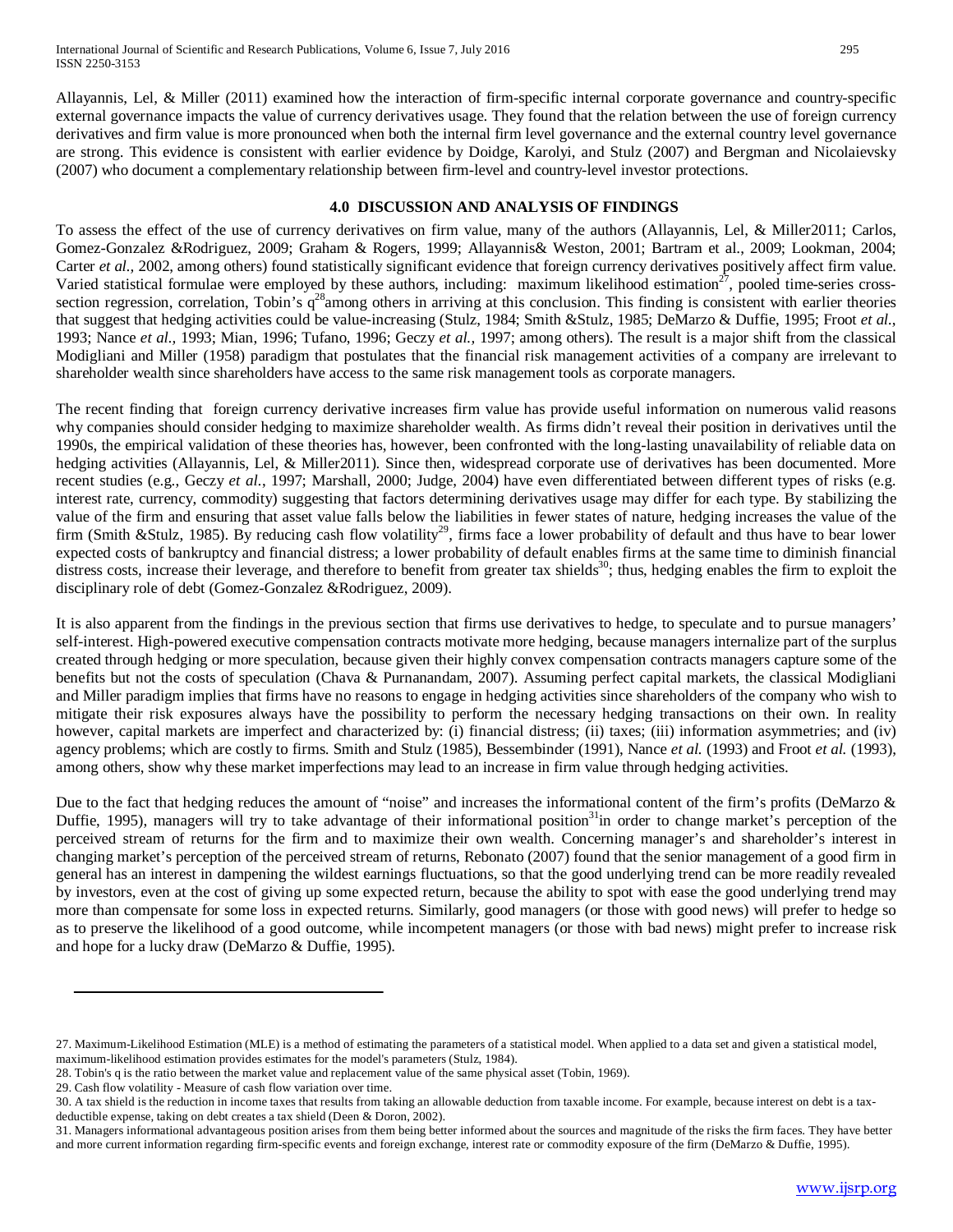Regarding manager's interests, the information revealed by the firm's financial results affects their reputation and wealth. As DeMarzo and Duffie (1995) assert, in absence of disclosure requisites, because hedging reduces the risk of the firm's profits and the variance of their wage, risk-averse managers<sup>32</sup> will try to attain full hedging. Likewise, Bartram (2000) finds that good managers; interested in protecting their reputation have a strong incentive to communicate their skills by hedging effectively; on the contrary, less qualified managers will be tempted to make a correct assessment of their performance difficult. As to shareholder's interests, hedging may reduce the impact of unrelated financial risks (e.g. exchange rate risk, interest rate risk) on firm value and thus strengthen the relationship between stock price and management performance, making it easier to distinguish between efficient and inefficient managers (Aretz *et al.*, 2007).

Managers hedge in a manner that does not maximize the value of the firm (Smith & Stulz, 1985). Smith and Stulz posit that managers become more risk averse as their equity stake in the firm increases. This is due to the fact that as managerial ownership increases, managers are less likely to hold well diversified portfolios<sup>33</sup> and will have incentives to hedge to reduce the firm's risk.

Finally, corporate governance plays an important role when investors assess the reason behind the use of foreign currency derivatives and its potential value for the firm (Doidge, Karolyi, & Stulz, 2007). As to whether corporate governance impacts foreign currency derivative usage, the findings in the prior section show that the use of foreign currency derivative is positively associated with firm value when corporate governance is strong. Firms with high internal governance index (strong governance) have a positive and significant association between foreign currency derivative use and firm value (example: coefficient of 0.130), whereas firms' use of foreign currency derivatives with low internal governance index<sup>34</sup> (weak governance) is not significantly associated with firm value (Allayannis, Lel, & Miller, 2011). The Chow test of Allayannis, Lel, and Miller **(**2011) shows that the difference between the two coefficients, 0.130 and 0.045 is statistically significant. Firms which have both strong internal corporate governance and strong external governance have a positive association between foreign currency derivatives use and firm value. Therefore, the evidence suggests that the value implication of foreign currency derivative use is the strongest when investors are protected at both the firm and country level.

Overall, the study finds both a statistically and economically significant premium for firms with strong internal corporate governance suggesting that firms with strong governance are likely to use derivatives for hedging and that the market infers such use and rewards these firms with a higher value. These results add to the current literature on how financial policies improve value in the presence of strong corporate governance (e.g., Kalcheva & Lins, 2007). It is argued that outside directors who are appointed to act in the shareholders' interests have an incentive to signal that they indeed do act in that way (Fama and Jensen, 1983; Mayers et al., 1997). Firms dominated by independent outside directors generally are considered to have better corporate governance and risk management attributes. The strength of corporate governance can influence the use of derivatives in at least three ways:

Firstly, corporate governance can affect firms' decisions to use derivatives for hedging or speculation. Foreign exchange rates vary unpredictably and speculating on currency movements can result in significant transactions costs and trading losses for corporations (Leland, 1998; Stulz, 1996). For example, Volkswagen lost about \$1.5 billion in 2003 due to unhedged currency swings $35$  (Lel, 2009). Exposing the firm to such risky positions is less likely to take place in firms with higher transparency and better monitoring of managerial activities. Managers in firms with a weak monitoring environment have more discretion over their firms' activities and are less likely to be disciplined for any improper use (or non-use) of derivatives such as incorporating their personal subjective views into firms' hedging policies (Lel, 2009). Consistent with this argument, using survey data on the derivatives usage of U.S. firms, Geczy et al. (2007) find that weakly governed firms are more likely to report in the survey that they take a view with derivatives.

Secondly, shareholders use ex-ante governance mechanisms (e.g., executive compensation) and ex-post governance mechanisms (e.g., monitoring managerial activities) as substitutes in maximizing firm value. Firms with weak monitoring mechanisms can use derivatives to accommodate managerial risk preferences in designing executive compensation policies (Lel, 2009). For example, a manager's stock holdings and compensation in the firm and his human capital linked to the firm can incentivize him to avoid investing in long-term risky positive NPV<sup>36</sup> projects (Almazan & Suarez, 2003). Shareholders can overcome this agency conflict by either allowing risk-averse managers to reduce the firm-specific risk or monitoring their actions. Further, hedging can reduce the level of

<sup>32.</sup> Managers who are reluctant to accept a bargain with an uncertain higher payoff rather than another bargain with a more certain, but possibly lower[, expected payoff](http://en.wikipedia.org/wiki/Expected_value) (DeMarzo & Duffie, 1995).

<sup>33.</sup> To distribute investments among different companies or securities in order to limit losses in the event of a fall in a particular market or industry (Smith &Stulz, 1985).

<sup>34.</sup> Measure of change in corporate governance indicators to provide a minimum amount of information for a reasonable assessment of firm performance vis-à- vis development targets. Being minimally but critically informative, the index is intended to serve not as detailed or comprehensive statistics concerning firm, but as a catalyst for action among local stakeholders (OECD, 2004).

<sup>35.</sup> A fluctuation in the value of an asset, liability or account. This term is most commonly used when referring to a situation in which the price of an asset experiences a significant change over a short period (Lel, 2009).

<sup>36.</sup> Net Present Value (NPV) - The difference between the present value of cash inflows and the present value of cash outflows. NPV is used in capital budgeting to analyze the profitability of an investment or project (Almazan & Suarez, 2003).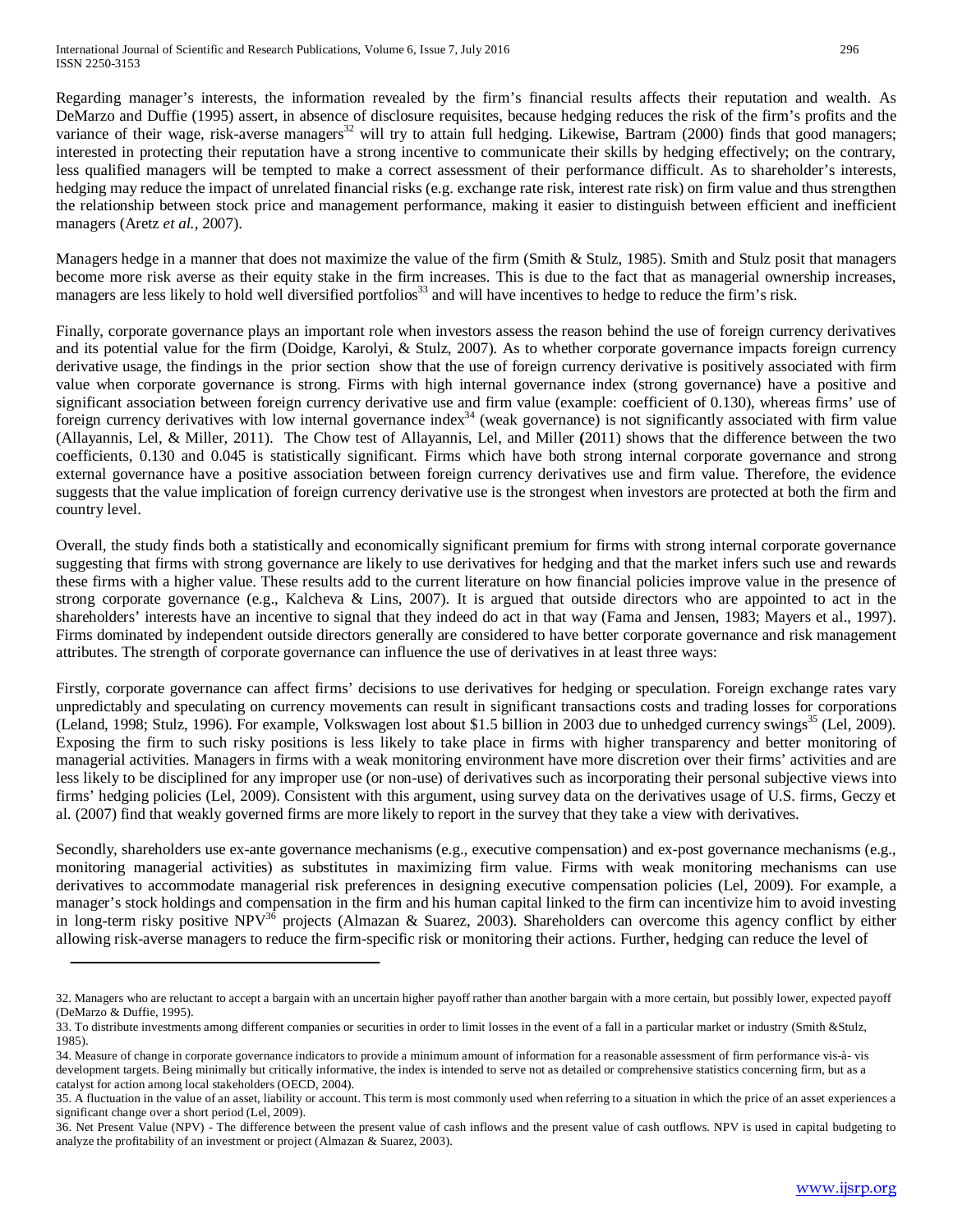managerial compensation associated with bearing the additional firm-specific risk that can be hedged away, and increase the board of directors' ability to measure managerial performance by reducing the noise related to performance measures (DeMarzo & Duffie, 1995; Smith &Stulz, 1985; Stulz, 1984). As a result, managers may have a greater incentive to hedge to reduce such noise in the firm's fundamentals, especially in opaque firms<sup>37</sup> and where monitoring is more costly (Dadalt *et al.*, 2002; DeMarzo & Duffie, 1995).

Thirdly, hedging theories related to firms' financial policies<sup>38</sup> (Froot et al., 1993) assume no managerial agency conflicts. However, managers do not always act in the best interest of shareholders. Empirical literature shows that a greater monitoring of managerial activities can reduce managerial agency conflicts (La Porta et al., 2002; Mitton, 2002). Thus, firms with a greater monitoring of managerial activities can use derivatives to a greater extent as part of their financial policies, for example to overcome market frictions as in the model of Froot et al. (1993) for costly external financing and to eliminate currency risk.

#### **5.0 CONCLUSION**

In this paper, the researcher examines the impact of foreign currency derivative usage on value of firms across the world. The study finds that on average foreign currency derivatives usage by firms with foreign currency exposure is valuable across countries. In addition, the paper confirms that firms use foreign currency derivatives to hedge, speculate and to pursue managers' self-interest. Finally, the study finds a significant premium for foreign currency derivatives use only for firms with strong internal or strong external corporate governance, while find no premium for firms with weak corporate governance. The study shows that the relation between the use of foreign currency derivatives and firm value is most pronounced when both the internal firm level governance and external country level governance environment are strong. Strongly governed firms tend to use currency derivatives to reduce their currency exposure and to overcome market frictions associated with costly external financing, and weakly governed firms appear to use derivatives for managerial reasons.

Overall, the paper has important implications on how investors assess foreign currency derivatives usage around the world and suggests that quality corporate governance helps them infer that foreign currency derivatives use is done for sound economic hedging reasons thereby yielding a valuation premium. The results have strong implications for managers, investors and regulators. Because firms use foreign currency derivative to hedge, speculate, and to pursue managers' self-interest, regulators need to make sure that any regulatory changes continue to enable firms to use derivatives to the best interest of shareholders. The results may be interpreted as further affirmation that foreign currency derivative usage affects firm value; firms use it to hedge, speculate and to pursue managers' self-interest; and that strong corporate governance practices impact foreign currency derivative usage.

#### ACKNOWLEDGMENT

I wish to register my profound gratitude to the Almighty God for making this possible. I also hereby wish to acknowledge the supports from my wife and children.

#### **REFERENCES**

- [1] Adler, M., & Dumas, B. "Exposure to Currency Risk: Definition and Measurement". In: Financial Management, 1984, Vol. 13, pp. 41-50.
- [2] Almazan, A., Suarez, J. "Entrenchment and severance pay in optimal governance structures," 2003.
- Journal of Finance, 58, 519–547. [3] Allayanis, G., Lel, U. and Miller, D. "Corporate governance and the hedging premium around the world", Darden Business School Working Paper, 2007, pp. 03-10.
- Available at SSRN:<http://ssrn.com/abstract=460987>
- [4] Allayannis, G., Lel, U., & Miller**,** D. P. "The use of foreign currency derivatives, corporate governance, and firm value around the world" 2011
- [5] Allayannis, G., & Weston, J. "The use of foreign currency derivatives and firm market value" *Review of Financial Studies, 2001,* Vol. 14, pp. 243-276.
- [6] Bartram, S.M. "Enhancing Shareholder Value with Corporate Risk Management." Corporate Finance Review, 2002, Vol. 7, Issue 3, pp. 7-12.
- [7] Bartram, S. M., Brown, G.W. & Conrad, J. "The effects of derivatives on firm risk and value", Working Paper, Lancaster University, Lancaster and University of North Carolina at Chapel Hill. Available at SSRN: [http://ssrn.com/abstract=121042,](http://ssrn.com/abstract=121042) 2009.
- [8] Bergman, N.K., &Nicolaievsky, D. "Investor protection and the Coasian view, *Journal of Financial Economics,* 2007, Vol*.* 84, pp. 738-771.
- [9] Bessembinder, H. "Forward contracts and firm value: Investment incentive and contracting effects," Journal of Financial and Quantitative Analysis, 1991, Vol. 26, pp. 519-532.
- [10] Bodnar, G. M., & Gebhardt, G. "Derivatives Usage in Risk Management by U.S. and German Non-Financial Firms: A Comparative Survey, Wharton" Working Paper, 1999.
- [11] Carlos. L., Gomez-Gonzalez, J.E., & Rodriguez, K. "Does the Use of Foreign Currency Derivatives Affect Colombian Firms' Market Value? Borradores de Economia, 2009, Vol.562, Available at SSRN[: http://ssrn.com/abstract=2101218](http://ssrn.com/abstract=2101218)
- [12] Carter, D. A., Rogers, D., & Simkins, B. J. "Does fuel hedging make economic sense? The case of the U.S. airline industry", AFA 2004 San Diego Meetings, 2002. Available at SSRN: http://ssrn.com/abstract=325402
- [13] Chava, S., &Purnanandam, A. "Determinants of the Floating-to-Fixed Rate Debt Structure of Firms." *Journal of Financial Economics* 2007, Vol*.*85, pp. 755-786.
- [14] Chernenko, S., & Faulkender. M. "The Two Sides of Derivatives Usage: Hedging and Speculating with Interest Rate Swaps" 2011
- [15] Condamin, L., Louisot, J. P., & Naïm, P. "Risk quantification: management, diagnosis and hedging, Wiley Finance, 2006.
- [16] Crouhy, M., Galai, D., &Mark R. "The Essentials of Risk Management, McGraw-Hill" 2006.
- [17] Culp, C. L., Furbush, D., & Kavanagh, B.T. "Structured Debt and Corporate Risk Management. Journal of Applied Corporate Finance, 1994 Vol. 7, Issue 3, pp. 73-8
- [18] Dadalt, P., Gay, G., Nam J. "Asymmetric information and corporate use of derivatives. Journal of Future Markets, 2002, Vol. 22, pp. 261–267.
- [19] Damodaran, A. "Investment Valuation, Wiley Finance" 2002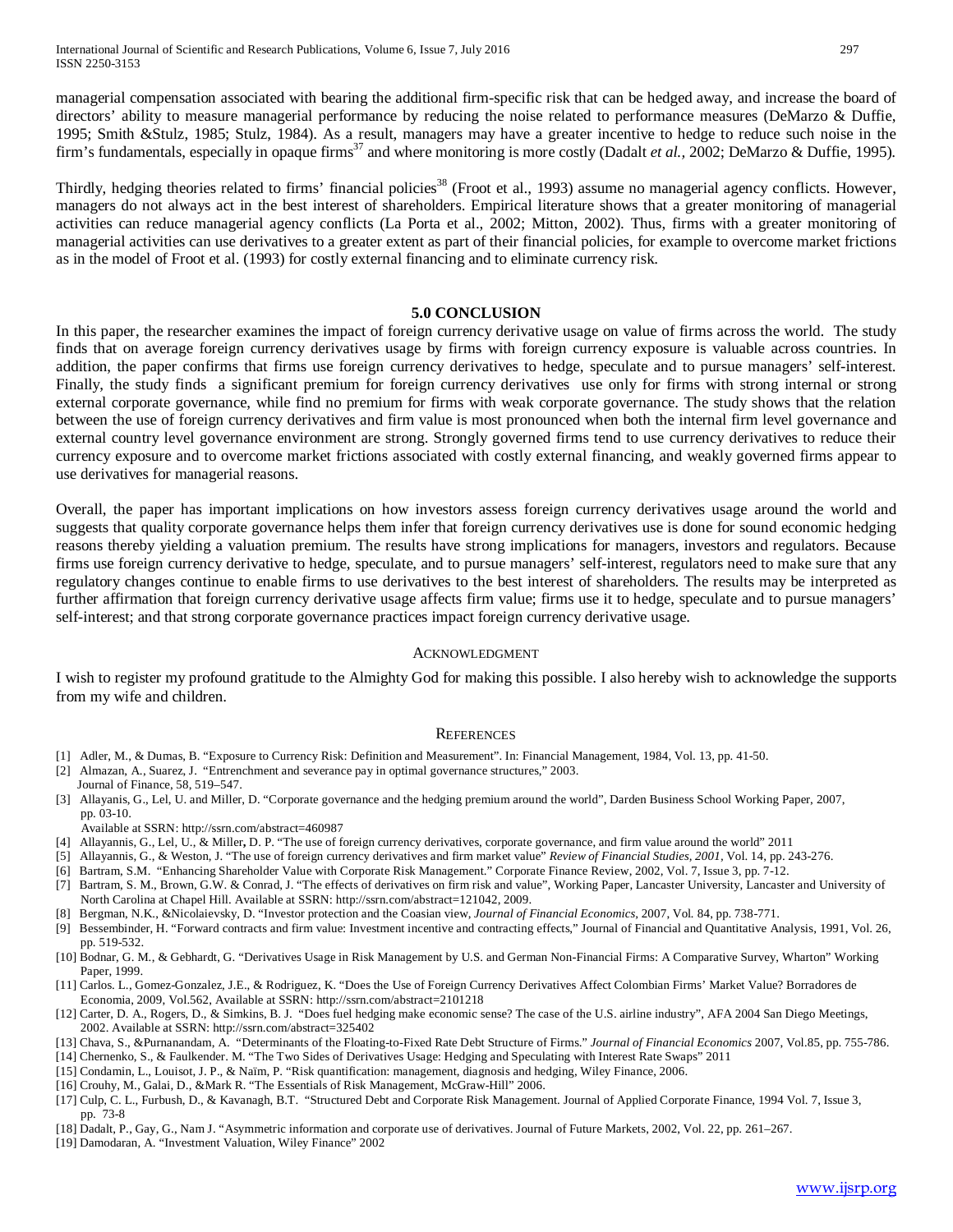[20] Deen, K., & Doron, N[. "Valuation of the Debt Tax Shield".](http://www.columbia.edu/~dn75/valuation%20of%20the%20debt%20tax%20shild.pdf) *The Journal of Finance,* 2002, Vol. 57 Issue 5, pp. 2045–2073.

- [21] DeMarzo, P, & Duffie, D. Corporate incentives for hedging and hedge accounting, *The Review of Financial Studies*, 1995, Vol. 95, pp. 743-771
- [22] Doidge, C., Karolyi, G. A., &Stulz, R. M. "Why do countries matter so much for corporate governance? *Journal of Financial Economics,* 2007, Vol*.* 86, pp. 1-39.
- [23] Dufey, G., &Srinivasulu, S. L. "The Case for Corporate Risk Management of Foreign Exchange Risk." Financial Management, 1983, Vol. 12, Issue 4, pp. 54-62.
- [24] Fama, E.F., Jensen, M. C. "Separation of ownership and control" *Journal of Law and Economics* 1983, Vol. 26, pp. 301-325
- [25] Froot, K. A., Scharfstein, D. S., & Stein, J. C. "Risk management: coordinating corporate investment and financing policies, Journal of Finance, 1993, Vol. 48, pp. 1629-1658.
- [26] Gebhardt, G., & Rub, O. "Einsatz von derivativenFinanzinstrumentenimRisikomanagementdeutscherIndustrieunternehmen. In: Gebhardt, G.; Pellens, B. (Hrsg.) Sonderheft 41 der ZeitschriftfürbetriebswirtschaftlicheForschung. Düsseldorf, Frankfurt, S. 1999, pp. 23-83.
- [27] Geczy, C., Minton, B., &Schrand, C. M. "Why Firms Use Currency Derivatives." *Journal of Finance* 1997, Vol. 52, pp. 1323-1354.
- [28] Geczy, C. C., Minton, B. A., & Schrand, C. M. "Taking a view: Corporate speculation, governance, and compensation", *Journal of Finance, 2007 Vol.* 62, pp. 2405-2443.
- [29] Global Derivatives Study Group "Derivatives: Practices and Principles" Group of Thirty, Washington, DC, 1993
- [30] Graham, J. R., & Rogers, D. A. "Does Corporate Hedging Increase Firm Value? An Empirical Analysis", 2000
- [31] Graham, J. R., & Rogers D. A. "Is corporate hedging consistent with value maximization? An empirical analysis", Journal of Finance, 199, Vol. 57, Issue 2, pp. 815-40.
- [32] Graham, J. R., & Rogers, D. A. "Do firms hedge in response to tax incentives", *Journal of Finance,* 2002, Vol. 57, pp. 815-839.
- [33] Guay, W.R. & Kothari, S.P. "How much do firms hedge with derivatives?" Journal of Financial Economics, 2003, Vol. 70, Issue 3, pp. 423-461.
- [34] Hagelin, N. "Why Firms Hedge with Currency Derivatives: An Examination of Transaction and Translation Exposure", Applied Financial Economics, 2003, Vol. 13, pp. 55-69
- [35] Jin Y., & Jorion P. "Firm value and hedging: evidence from US oil and gas producers", Journal of Finance, 2006, Vol. 61, Issue 2, pp. 893-919
- [36] Judge, A. "The determinants of foreign currency hedging by UK non-financial firms", *Working Paper*, Middlesex University, 2004.
- [37] Kalcheva, I., & Lins, K.V. "International evidence on cash holdings and expected managerial agency problems, *Review of Financial Studies,* 2007 Vol. 20, pp. 1088-1112.
- [38] Kapitsinas, S. "The Impact of Derivatives Usage on Firm Value: Evidence from Greece", 2008
- [39] La Porta, R., Lopez-de-Silanes, F., Shleifer, A., Vishny, R. W., "Investor protection and corporate valuation." Journal of Finance, 2002 Vol.57, pp. 1147-1170.
- [40] Lel, U. "Currency Hedging and Corporate Governance: A Cross-country Analysis", Working Papers U.S. Federal Reserve Board's International Fin, 2006
- [41] Lel, U. "Currency Hedging and Corporate Governance: A Cross-Country Analysis. FEDS Discussion Paper No. 858; Indiana University Working Paper, 2009. Available at SSRN:<http://ssrn.com/abstract=391883> o[r http://dx.doi.org/10.2139/ssrn.391883](http://dx.doi.org/10.2139/ssrn.391883)
- [42] Leland, H. E. "Agency costs, risk management, and capital structure," Journal of Finance, 1998, Vol. 53, pp. 1213-1243.
- [43] Lookman, A. A. "Does Hedging Increase Firm Value? Evidence from Oil and Gas Producing Firms", EFA 2004 Maastricht Meetings, 2004, Vol.5174. Available at SSRN: http://ssrn.com/abstract=501182
- [44] Marshall, A. P. "Foreign exchange risk management in UK, USA and Asia Pacific multinational companies", *Journal of Multinational Financial Management*, 2000, Vol. 10, pp. 185-211.
- [45] Mayers, D., Shivdasani, A. S. Jr., Clifford, W., "Board composition and corporate control: Evidence from the insurance industry". *Journal of Business,* 1997, Vol. 70, pp. 33-62
- [46] Mayers, D., & Smith, C. "On the corporate demand for insurance", *Journal of Business,* 1982, Vol. 55, pp. 281-296.
- [47] Mian, S., "Evidence on corporate hedging policy", Journal of Financial and Qualitative Analysis, 1996, Vol. 31, pp. 419-439.
- [48] Mitton, T., "A cross-firm analysis of the impact of corporate governance on the East Asian financial crisis". Journal of Financial Economics, 2002, Vol. 64, pp. 215–241.
- [49] Modigliani, F., & Miller, M. H. The cost of capital, corporation finance and the theory of investment, American Economic Review, 1958, Vol. 48, pp. 261-297.
- [50] Modigliani, F., & Miller, M. H. "Dividend policy, growth, and the valuation of shares, Journal of Business", 1961, Vol. 34, pp. 411-433
- [51] Muller, A., & Verschoor, W. F.C. "The Impact of Corporate Derivative Usage on Foreign Exchange Risk Exposure", 2005
- [52] Nance, D., Smith, C., & Smithson, C. (1993). "On the Determinants of Corporate Hedging" *Journal of Finance* 48, 267-284.
- [53] Nguyen, H., & Faff, R. "Are financial derivatives really value enhancing? Australian evidence" Working Paper, University of South Australia, Adelaide, 2007.
- [54] Pfennig, M. "OptimaleSteuerung des Wahrungsrisikosmit derivative Instrumenten", Wiesbaden, 1998.
- [55] Quiry, P.; Dallocchio M.; Le Fur Y., & Salvi, A. "Corporate Finance", John Wiley N& Sons, 2005
- [56] Rebonato R. (2007) The Plight of the Fortune Tellers: Why We Need to Manage Financial Risk Differently**,** Princeton University Press.
- [57] Rogers, D. A. "Does Executive Portfolio Structure Affect Risk Management? CEO Risk-Taking Incentives and Corporate Derivatives Usage," *Journal of Banking and Finance,* 2002, Vol. 26, pp. 271-295.
- [58] Ross S.A. "The determination of financial structure: the incentive-signaling approach", The Bell Journal of Economics, 1977, Vol. 8, Issue 1, pp. 23-40.
- [59] Rudolph, B., Schäfer, K. "Derivative Finanzmarkt Instrumente, Berlin et al", 2005
- [60] Shapiro, A. "Multinational Financial Management, New York., Wiley, 7th edition, 2003.
- [61] Sharpe, W. "Capital Asset Prices: A theory of market equilibrium under conditions of risk", The Journal of Finance, 1964, Issue 3, pp. 425-442.
- [62] Smith, C.W., Jr., "Corporate risk management: Theory and practice, Journal of Derivatives", 1995, Vol. 2, Issue 4, pp. 21- 30.
- [63] Smith, C.W., Jr., Smithson, C. W., & Wilford, D.S. "Financial Engineering: Why Hedge?" In: Smith, C.W., Jr., and C.W. Smithson (eds.). The Handbook of Financial Engineering. Harper Business Books, Grand Rapids, 1990, pp. 126-137
- [64] Stulz, R. M. "Optimal hedging policies", Journal of Financial and Quantitative Analysis, 1984, Vol. 19, pp. 127-140.
- [65] Stulz, R. M. "Rethinking Risk Management," *Journal of Applied Corporate Finance,* 1996, Vol. 9, pp. 8-24
- [66] Stulz, R.M. "Diminishing the Threats to Shareholder Wealth." Financial Times, Series Mastering Risk, April 25, 2000, pp. 8-10.
- [67] Stulz, R. M. "Creating Value with Risk Management." In: Stulz (eds.). Derivatives, Risk Management and Financial Engineering. South Western College Publishing Co., Cincinnati, Chapter 3, 2001
- [68] Tobin, J. "A General Equilibrium Approach To Monetary Theory". *Journal of Money, Credit and Banking,* 1969, Vol.1 Issue 1, pp. 15–29.
- [69] Tufano, P. "Who Manages Risk? An Empirical Examination of Risk Management Practices in the 2Gold Mining Industry." *Journal of Finance,* 1996, Vol.51, pp. 1097-1137.

#### AUTHOR

Caesar K. Simpson, BA (Hons), MBA, ACCA,

Swiss Management Centre (SMC) University, *simpsonck@yahoo.com or* [caesar.simpson@student.swissmc.ch](mailto:caesar.simpson@student.swissmc.ch)